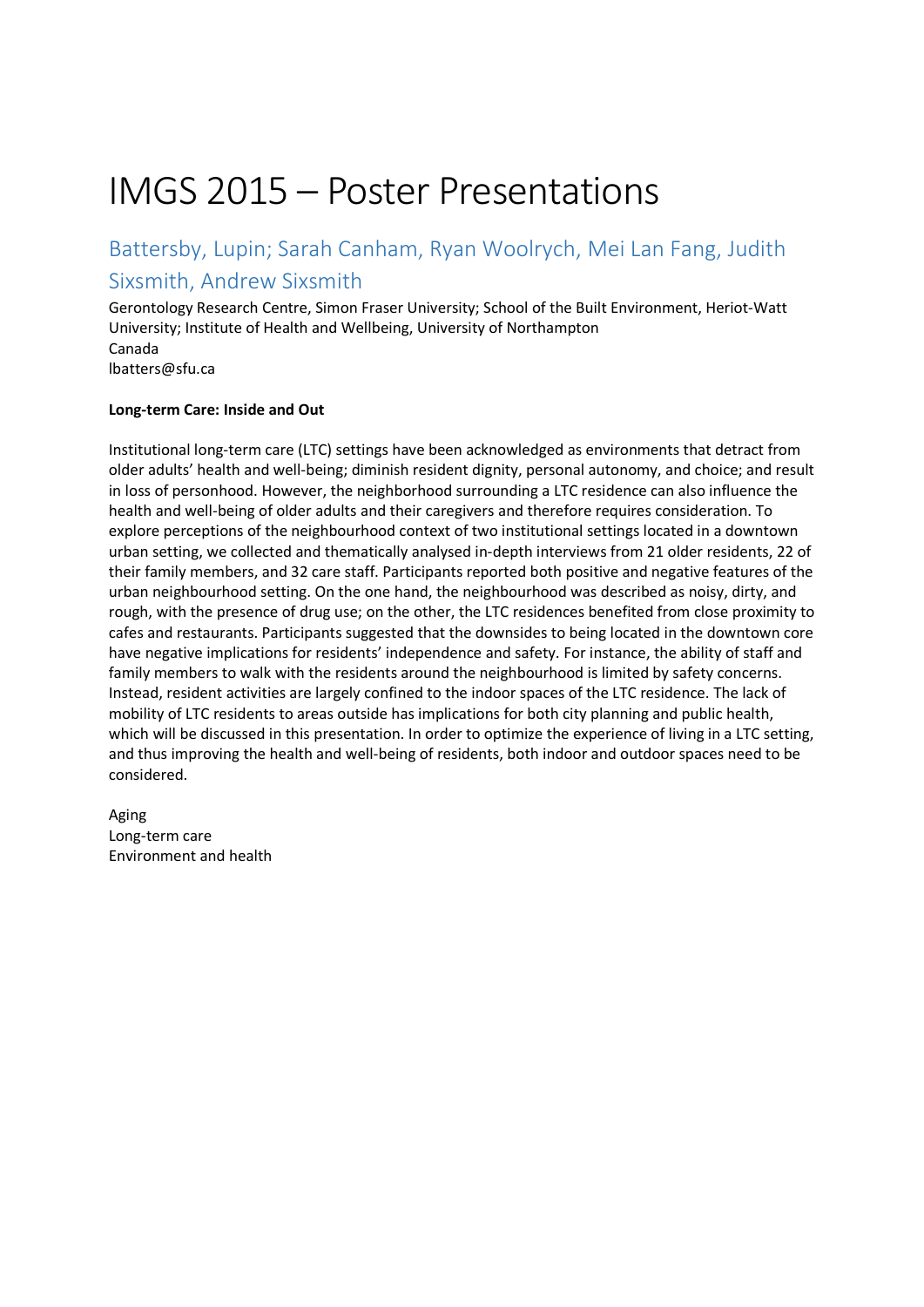### Berry, Isha; Lea Berrang-Ford

McGill School of Environment, Montreal, Canada & The Geographic and Environmental Epidemiology Lab, McGill Department of Geography, Montreal, Canada Canada isha.berry@mail.mcgill.ca

#### **Leishmaniasis, Conflict and Political Terror: A Spatio-Temporal Analysis of Global Incidence**

Leishmaniasis, a vector borne parasitic disease, is endemic to 88 countries worldwide and has been estimated to cause the ninth largest burden amongst global infectious diseases. Occurrence of the disease has been anecdotally associated with periods of conflict, particularly among soldiers, leading to its referral in the media as a disease of 'guerrilla warfare.' Despite this, there have been few studies that investigate the extent to which leishmaniasis is associated with conflict. This study employs a longitudinal approach to empirically test for an association between incidence of cutaneous and visceral leishmaniasis and incidence of conflict and political terror at the national-level, annually over a 15-year period (1995-2010). Disease incidence data were collected for 54 countries, and combined with the UCDP/PRIO Armed Conflict and Amnesty International Political Terror Scale datasets. Mixed-effects negative binomial regression models clustered at the country level with robust standard errors indicated a significant dose-response relationship for disease incidence based on increasing levels of conflict and terror, even when controlling for wealth. Country-years experiencing major conflict and high political terror had an incidence rate ratio 2.00 [95%CI: 1.18-3.38] times higher for cutaneous leishmaniasis and 5.59 [95% CI: 2.24-13.91] times higher for visceral, as compared to country-years of no conflict and low terror. Through a further evaluation of the causal mechanisms, this research indicates that conflict and political terror have further-reaching impacts than simply the initial period of active warfare.

Global health Infectious diseases Methods – quantitative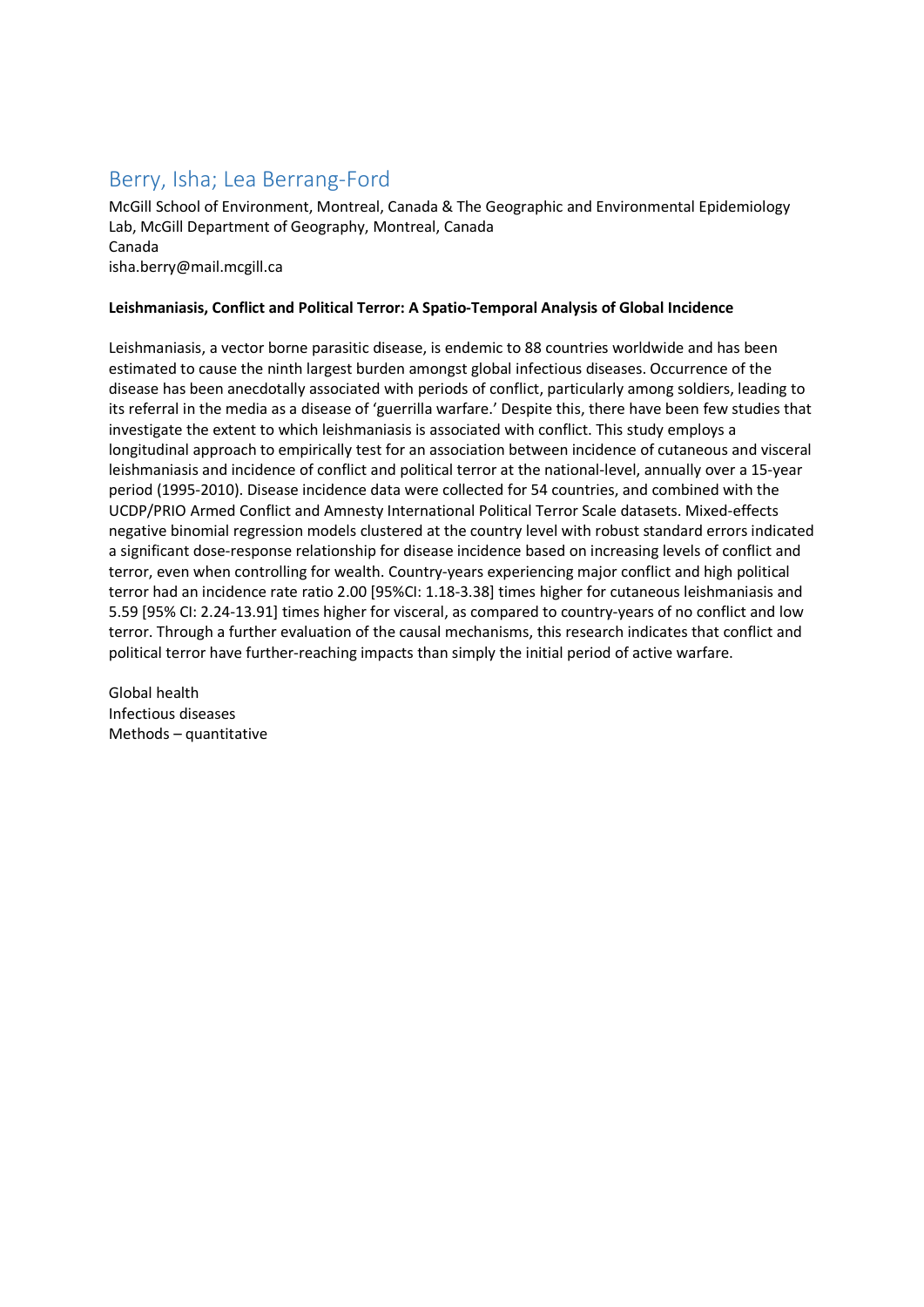### Canham, Sarah; Norm O'Rourke, David B King, Andrew Sixsmith, the BADAS Study Team

Gerontology Research Centre, Simon Fraser University IRMACS Centre, Simon Fraser University IRMACS Centre, Simon Fraser University Gerontology Research Centre, Simon Fraser University Canada scanham@sfu.ca

### **Bipolar Affective Disorder and older Adults (BADAS) Study**

Large numbers of persons with severe mental illness are living to later life for the first time in human history. This includes bipolar disorder (BD), an often severe and disabling psychiatric condition that afflicts roughly 75,000 Canadians 50+ years of age. Despite growing numbers, psychosocial research specific to BD in the second half of life is limited. For our Bipolar Affective Disorder and older Adults (BADAS) study, we developed and tested an iOS mobile tool in a process of iterative prototyping to optimize functionality, usability, and user acceptability. Within specified time windows of general availability, participants are randomly prompted twice daily to provide responses. They report mood-inthe-moment, BD medication adherence, sleep quality, daily hassles and uplifts. Responses and GPS data are collected via FTE and WiFi enabled iPhones or iPads enabling global recruitment and data collection (i.e., Canada, US, UK, Ireland, South Africa, Australia and New Zealand). Cohabiting partners of BADAS participants will also be asked to participate allowing us to examine the role of social support and interpersonal factors. Moreover, we compile and synthesize participant data to provide participants with personalized self-care web pages. The BADAS Study will expand scientific understanding of the factors that contribute to health and quality of life with BD across the adult lifespan. Such tools can be adapted for a range of mental health conditions and other older adult populations.

Aging Mental health Mixed research methods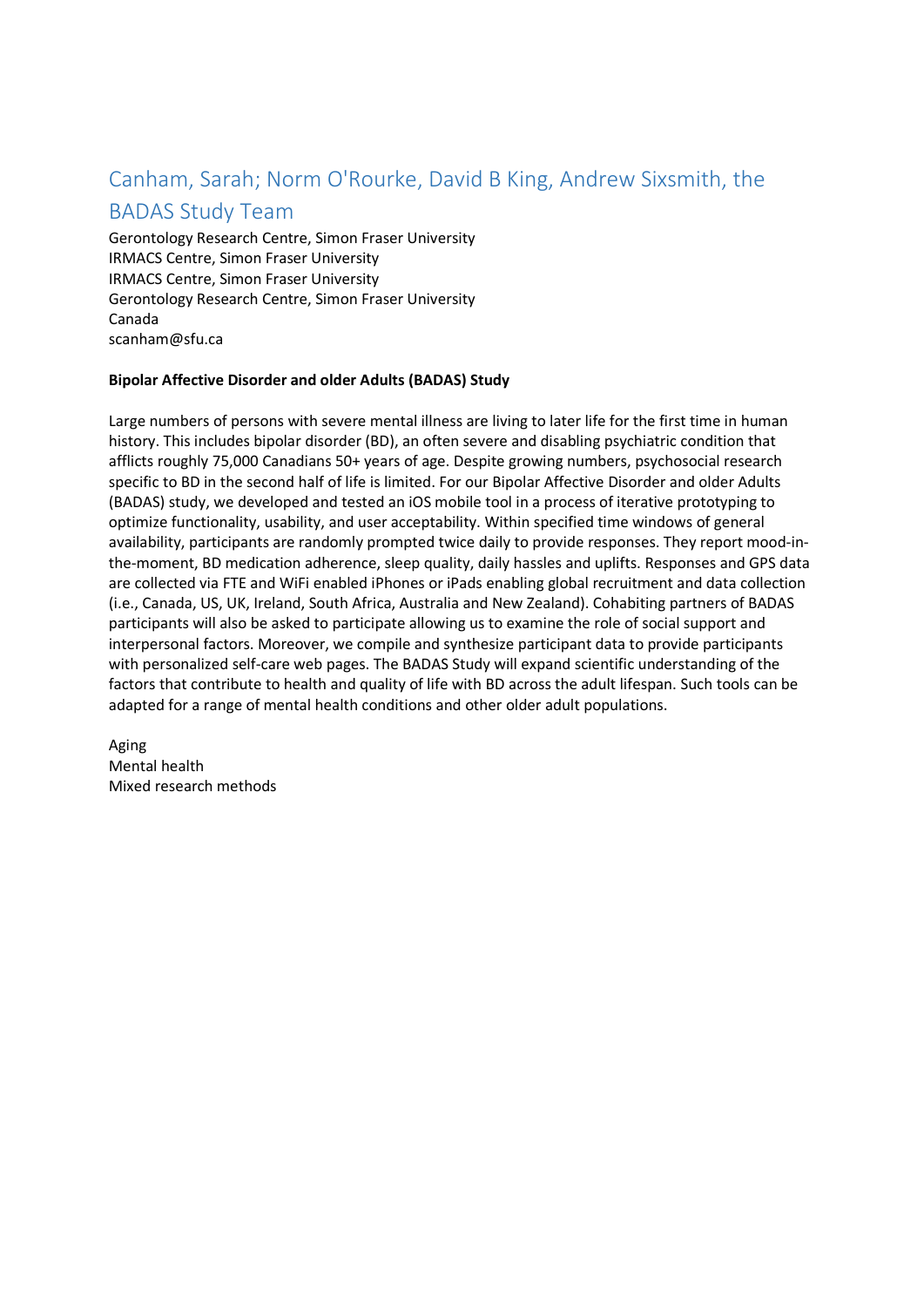# Chhetri, Bimal; Sunny Mak, Eleni Galanis, Michael Otterstatter, Robert Balshaw, Sarah Henderson, Marc Zubel, Marcus Lem, Jordan Brubacher,

### Tim Takaro

BC Centre for Disease Control Fraser Health Authority Simon Fraser University Canada bimal.chhetri@bccdc.ca

### **Geographic variation in acute gastrointestinal illness in Fraser Health Authority, British Columbia, Canada, 1993-2012.**

The rates of acute gastrointestinal illness (AGI) are known to vary across British Columbia (BC). However, it is not known if any spatial clusters of infections exist and whether the existence of waterborne AGI clusters can be explained by differences in drinking water system (DWS). The objectives of this study are to map incidence rates and detect clusters of AGI in a large health authority in BC.

The incidence rates of AGI reported from 1993-2012 will be mapped using isopleth maps. The reported cases include 29,012 cases of salmonellosis, campylobacteriosis, shiga-toxin E. coli infections, giardiasis, and cryptosporidiosis. Each case's corresponding DWS is determined based on residence in one of the 398,916 parcels for which drinking water information exists for this study area. Using GIS intersection techniques, parcel level population at risk will be estimated using census data. A spatial scan test will be used to detect high risk clusters of infection. Using logistic regression, the case's probability of inclusion in the high risk clusters of waterborne AGI will be modeled as a function of drinking water system predictors (water system governance and water source). Other predictors include land use variables, proximity to agricultural lands, age and sex.

It is expected that spatial clusters of AGI exist in the study area and can be identified for respective AGI. It is also expected that the study will be able to identify risk factors for these clusters of waterborne disease, e.g. differences in DWS attributes, proximity to agriculture lands.

Population health Spatial analysis Infectious diseases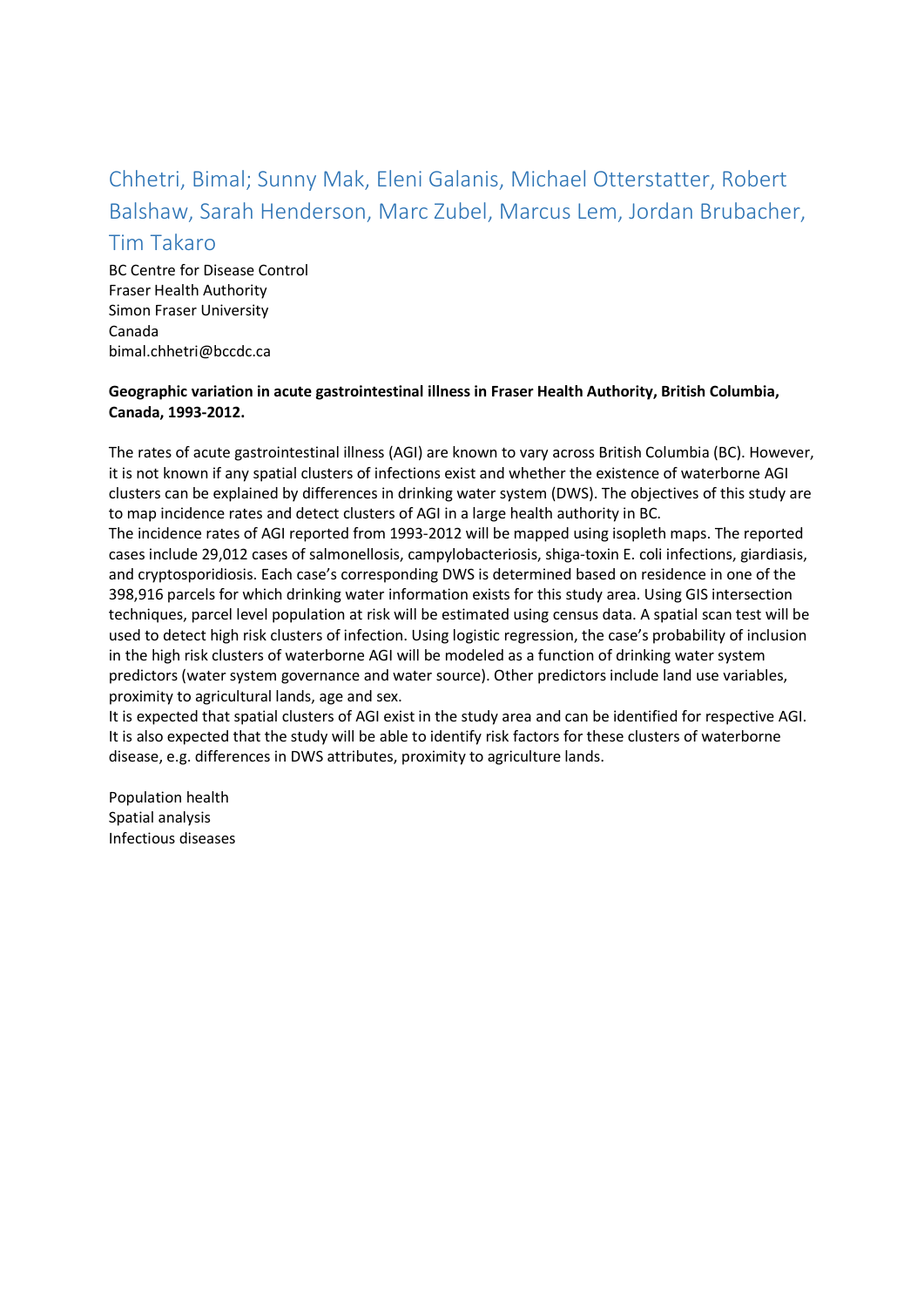# Clark, Sierra<sup>1</sup>; Lea Berrang-Ford<sup>1</sup>, Shuaib Lwasa<sup>2</sup>, Didacus Namanya<sup>3</sup>, Fortunate Twebaze<sup>2</sup>, Kaitlin Patterson<sup>1</sup>, Sherilee L. Harper<sup>4</sup>

 Dept of Geography McGill University, Dept of Geography Makerere University Ugandan Ministry of Health Dept of Population Medicine University of Guelph Canada sierra.clark@mail.mcgill.ca

### **Acute Gastrointestinal Illness In An Africa Indigenous Population: The Lived Experience of Uganda's Batwa**

Indigenous populations in developing regions are expected to be the most affected by social gradients in health, including high burden of infectious disease. Experience with illness also differs among populations with differential severity and impact based on the existing health status and context of the population. Using mixed methods, this study characterizes the lived experience of acute gastrointestinal illness (AGI) in an Indigenous Batwa-Pygmy population in Kanungu District, southwestern Uganda. Quantitative data analyses draw on three cross-sectional surveys of Batwa conducted in January 2013 (n=583), January 2014 (n=562), and April 2014 (n=524). These were complimented by qualitative data from key-informant interviews (n=11) and Batwa focus group discussions (n=10). Cases experienced a long duration and high magnitude of symptoms; episodes of diarrhea and vomiting lasted on average 3.6 [CI 2.3-4.3] and 3.0 [CI 2.1-3.9] days, and cases experienced an average of 4.3 [CI 3.9-4.8] and 2.6 [CI 2.1-3.1] maximum loose stools and vomiting episodes in 24hrs. Interviewees indicated that episodes of AGI were not limited to symptom-based health impacts for the individual but also have substantial social, psychological and financial consequences for the affected household. Using the Health Belief Model (HBM) as a guiding framework, current community-based educational campaigns alone remain insufficient to change AGI precautionary behaviors, given persistent socioeconomic barriers faced by the Batwa. This study moves beyond surveillance data and provides information on the true communitylevel burden of AGI for this population and provides narrative insights into the current challenges faced by marginalized populations globally.

Aboriginal/Indigenous Health Infectious disease Mixed methods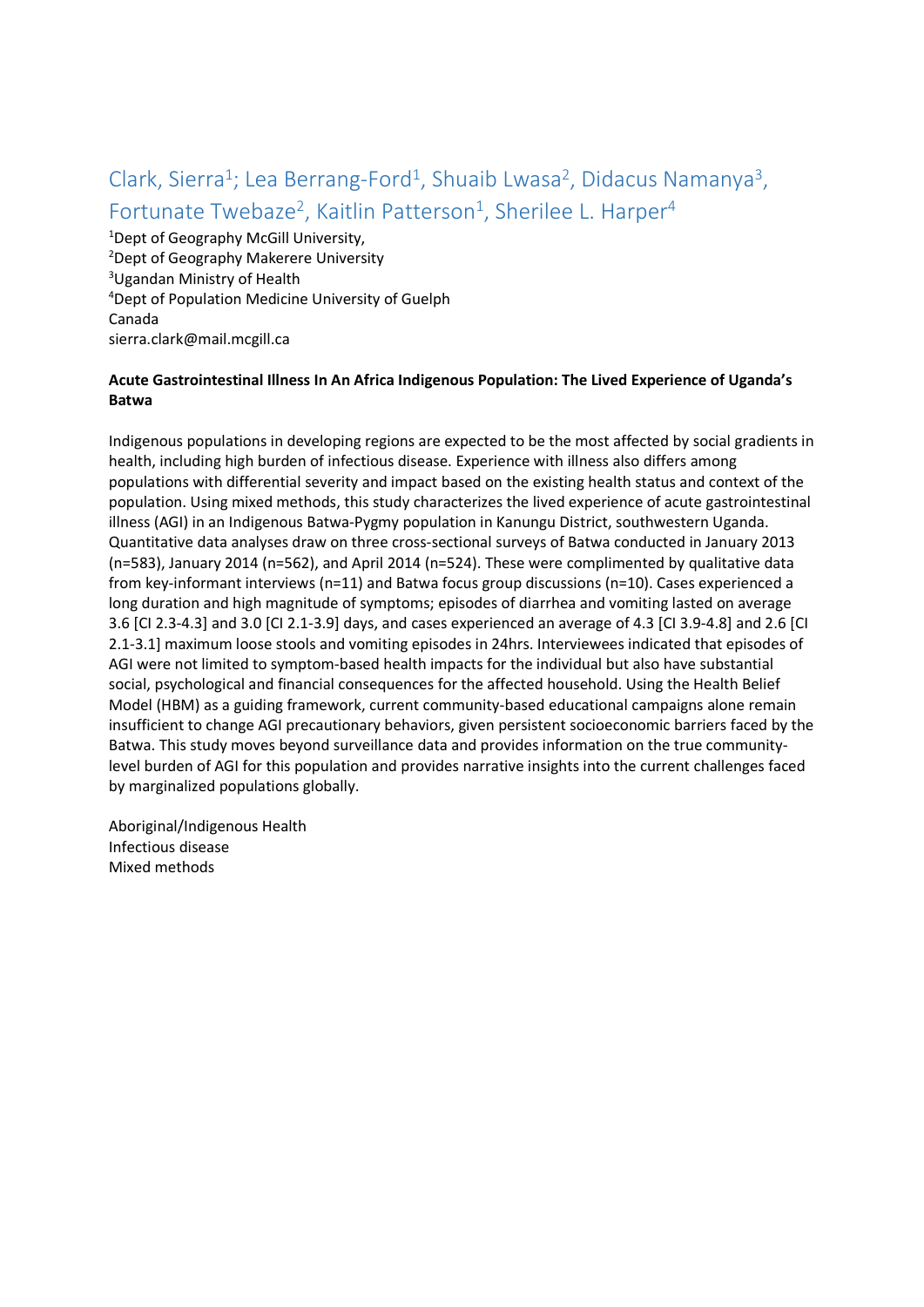### Fraser, Mieke<sup>1</sup>; Sonya Ishiguro<sup>1,2</sup>, Ashraf Amlani<sup>1</sup>, Jane Buxton<sup>1,2</sup>

<sup>1</sup>Communicable Disease Control and Prevention Services, British Columbia Centre for Disease Control, Vancouver, BC

<sup>2</sup>School of Population & Public Health, University of British Columbia, Vancouver, BC Canada

mieke.fraser@bccdc.ca

### **Mapping results of the 2013 Annual Substance Use survey in British Columbia**

The British Columbia Centre for Disease Control's Harm Reduction (HR) program provides supplies to support safer sex and safer drug use throughout British Columbia (BC). In 2013, clients visiting participating HR supply distribution sites were surveyed to evaluate accessibility of services, sharing behaviour, overdose experiences and drug use by region.

In 2013, 779 surveys were completed at 34 HR sites in all five health regions of BC. GIS was used to map various aspects of the survey results. The spatial distribution of survey sites was mapped to ensure a representative sample was obtained, and to determine an urban, rural classification of sites. Part of the spatial analysis focused on ease of access; modes of travel, and time to get to the site were evaluated to determine if improvements to service access (e.g. extending duration that site was open) were needed. The second analysis focused on the spatial distribution of types of drug(s) used by clients. Distinct differences in drug use patterns across BC indicated the need to expand provision of supplies for safer injection and inhalation supplies in some regions, or provided the impetus for expanding overdose recognition & response programs.

The spatial analysis of the survey responses assisted the HR program to customize the types of services and products provided based on drug use patterns, and to evaluate and improve the accessibility of HR services across BC.

Spatial analysis GIS Community health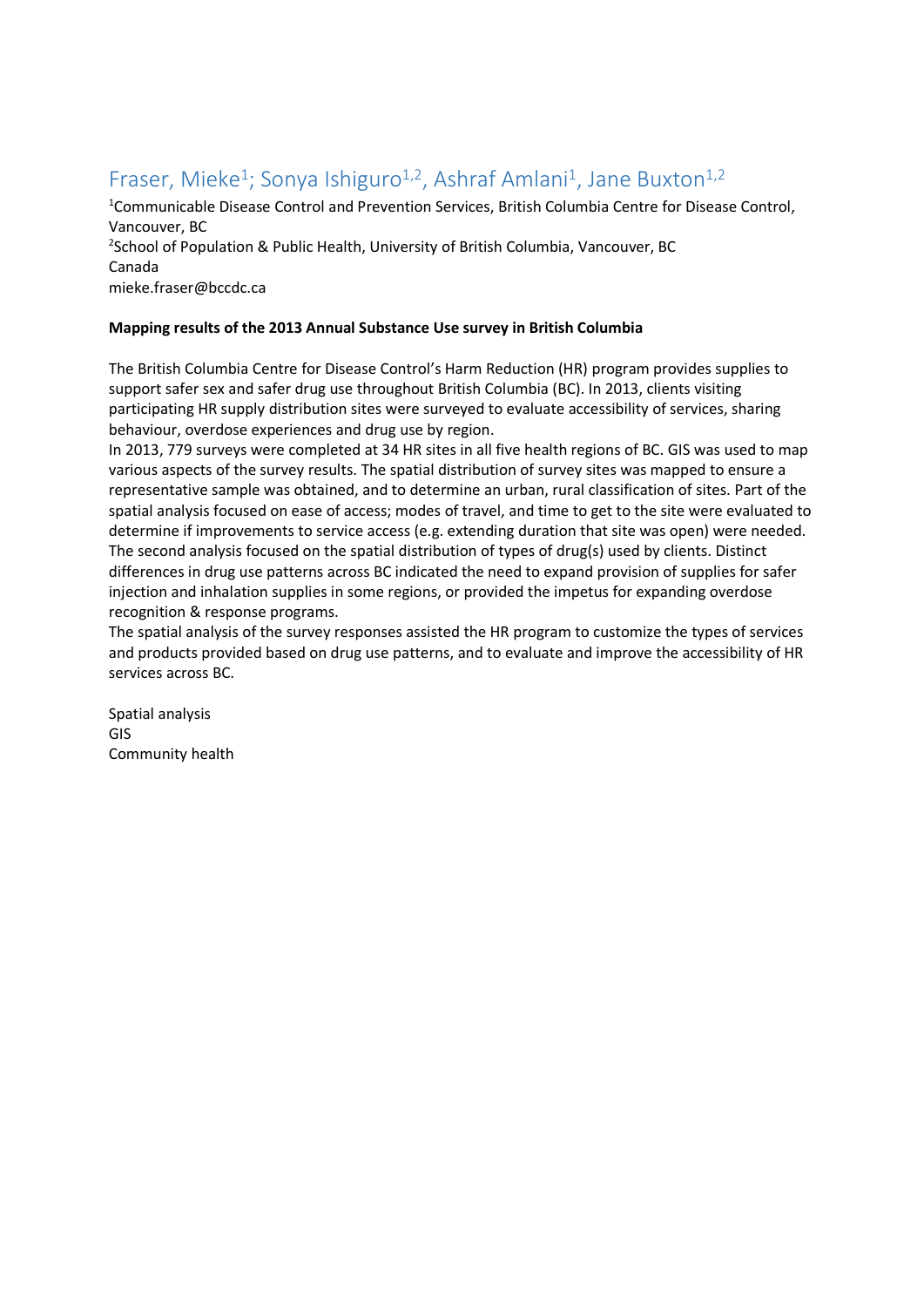### Hang Fu, Sze<sup>1</sup>, Prabhat Jha<sup>1,2</sup>

<sup>1</sup>Centre for Global Health Research, Li Ka Shing Knowledge Institute, St. Michael's Hospital, University of Toronto, Toronto, Ontario, Canada,

2 Dalla Lana School of Public Health, University of Toronto, Toronto, Ontario, Canada Canada

fus@smh.ca

### **Geographically weighted regression of malaria and its socioeconomic and environmental determinants in India**

Introduction: The majority of malaria cases in Southeast Asia occur in India. Many studies have identified the links between malaria, socioeconomic, and environmental determinants at individual and population levels. However, most of these studies assume a stationary spatial relationship between malaria and its various determinants. India's socio-cultural and ecological diversity provide an ideal scenario to challenge this assumption.

Method: We examined relationships between malaria disease prevalence among Indians aged 15-69 years and determinants at the population level. We used ordinary least squares (OLS) regression to analyze the associations between malaria and socioeconomic and environmental risk factors. We used geographically weighted regression (GWR) to examine how these associations vary across Indian geographic regions. Male and female populations were analyzed in separate models.

Results: Our study shows significant geographic variations in the determinants of malaria, while confirming the significant associations between the disease and socioeconomic and environmental factors. Standard of living and scheduled tribes population are associated with malaria for both genders, particularly in the northeastern states. Environmental factors appear to have stronger associations with malaria for males than females, with significant associations in the northeastern states for rainfall and central states for forest and savannah land cover. All determinants display geographic variations and most show statistically significant spatial non-stationarity. GWR provides better model fit for both genders compared to OLS regression.

Conclusion: While some population-level determinants show strong associations with malaria across the country, others display regional patterns. Public health policymakers should consider these differences and implement targeted interventions where appropriate.

Spatial analysis Social determinants of health Environment and health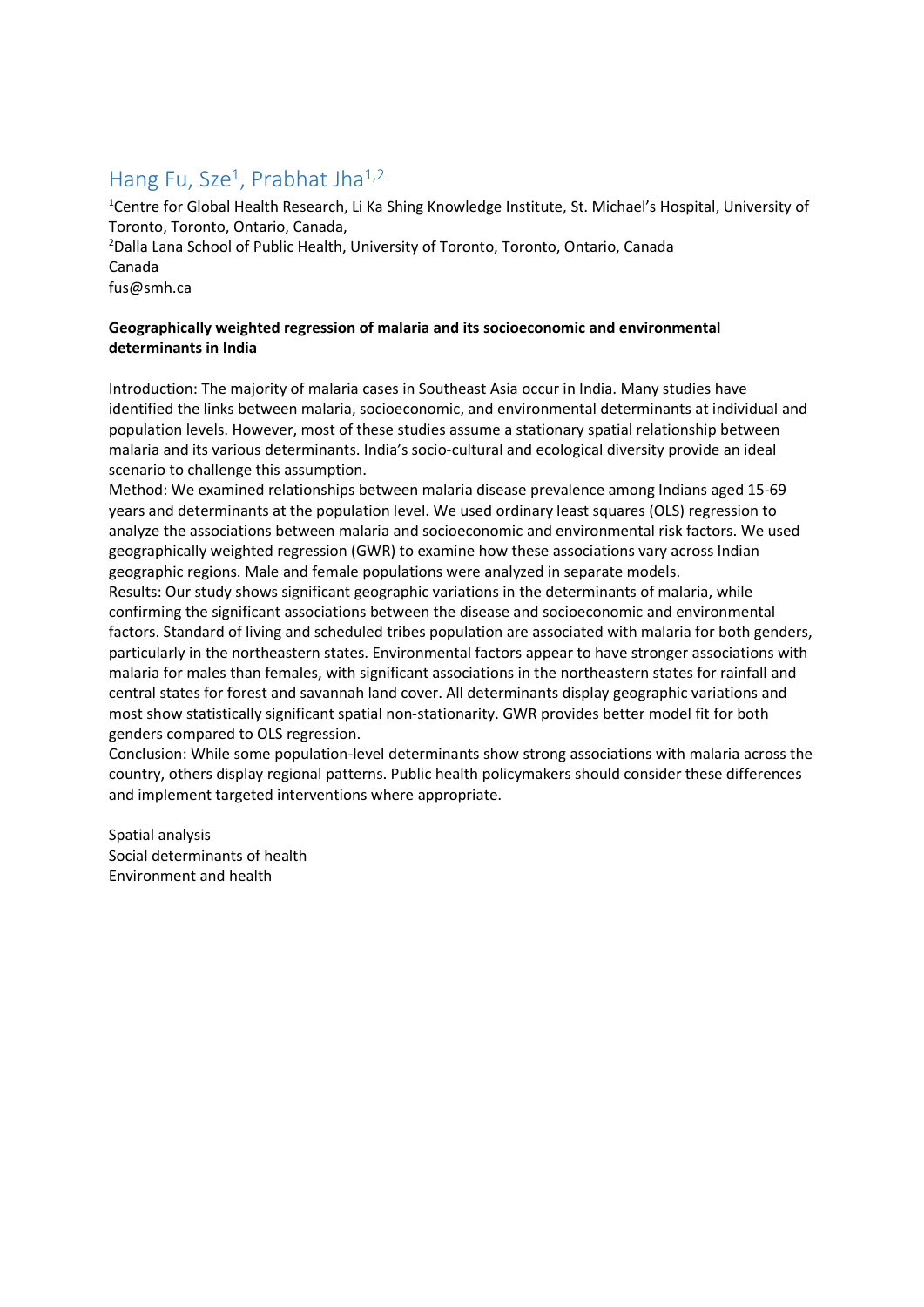### Hanibuchi, Tomoya; Tomoki Nakaya, Mayuko Yonejima, Kaori Honjo

School of International Liberal Studies, Chukyo University; Department of Geography, Ritsumeikan University Ritsumeikan Global Innovation Research Organization Global Collaboration Center, Osaka University Japan info@hanibuchi.com

### **Neighborhood walkability and physical activity among Japanese adults: Multilevel analysis of a nationally representative sample**

Associations between neighborhood and health have been studied in many places; however, most studies have been conducted in limited cities or towns within countries. We used nationally representative samples linked with neighborhood indicators across Japan and explored whether physical activity of the residents was associated with both perceived and objective walkability of the neighborhoods. Data from the Japanese General Social Surveys conducted in 2010 (JGSS-2010) was used for our analysis. JGSS-2010 included 2,395 subjects (1,114 men and 1,281 women) aged 20-89 years living across Japan. Subjects were selected using a two-stage stratified random sampling design. Perceived walkability was scored using factor analysis for the respondents' perceptions of neighborhood conditions, and objective walkability was measured using the geographic information system (GIS) approach. Multilevel logistic regression was performed to examine whether neighborhood walkability was associated with the exercise habit of the respondents. The results showed that perceived walkability was positively associated with physical activity among women. The odds ratio of the highest quartile of perceived walkability was 1.70 (95% confidence interval: 1.12-2.59) compared with the lowest quartile. An association between objective walkability and physical activity was marginally significant among men (OR of Q4 = 1.48: 0.94-2.35). Women who perceived their neighborhoods as walkable or men who resided in objectively walkable neighborhoods tended to have regular exercise. This may indicate that the health policy should consider improvement of neighborhood conditions for improving the levels of physical activity.

Neighborhood Public health Social determinants of health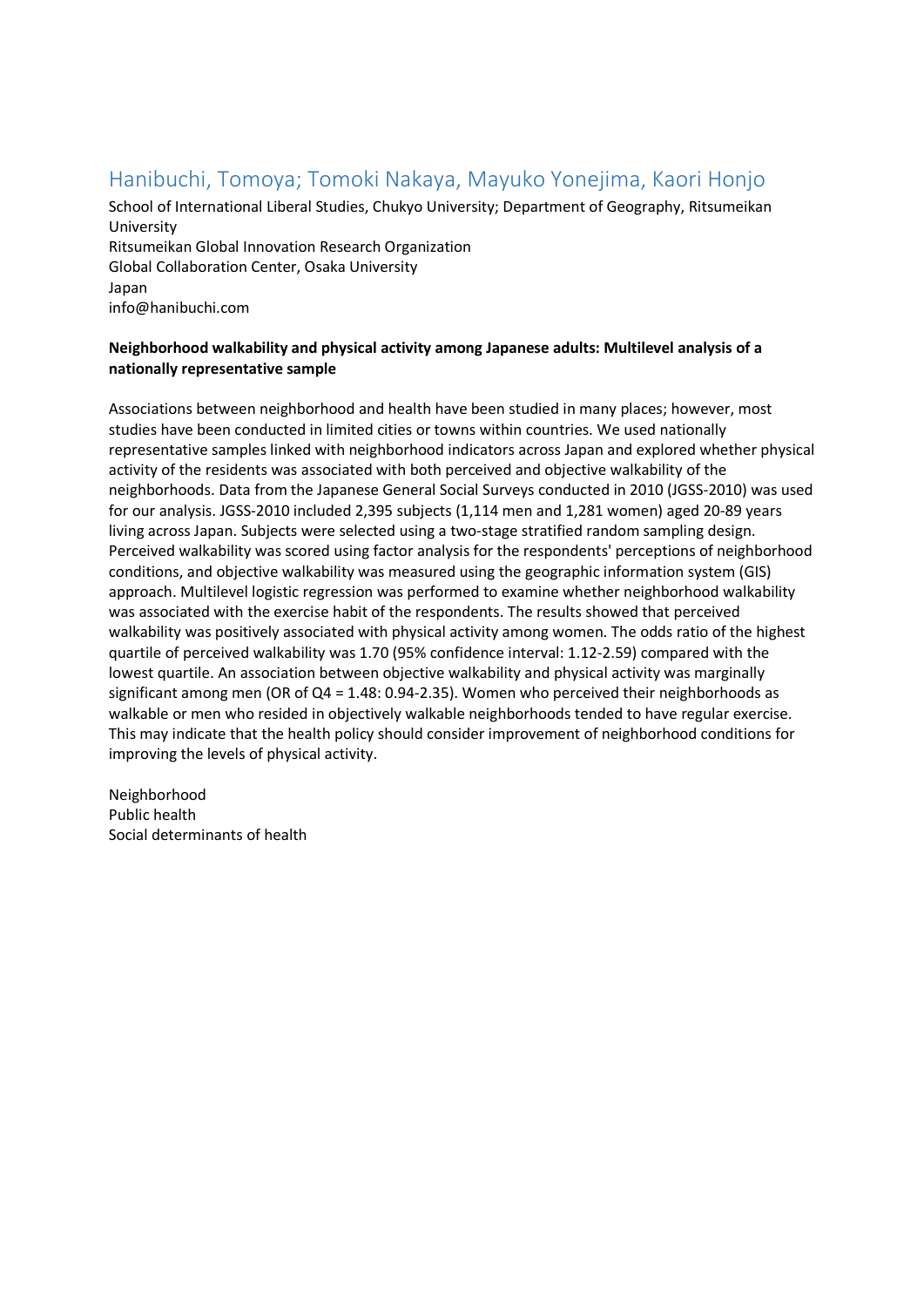# Hankivsky, Olena; Daniel Grace, Gemma Hunting, Melissa Giesbrecht, Alycia Fridkin, Sarah Rudrum, Olivier Ferlatte and Natalie Clark

School of Public Policy, SFU London School of Hygiene & Tropical Medicine Dalla Lana School of Public Health, University of Toronto Institute for Intersectionality Research & Policy, SFU Department of Geography, SFU Canada mgiesbre@sfu.ca

### **An intersectionality-based policy analysis framework: critical reflections on a methodology for advancing equity**

In the field of health, numerous frameworks have emerged that advance understandings of the differential impacts of health policies to produce inclusive and socially just health outcomes. In this poster, we present the development of an important contribution to these efforts – an Intersectionality-Based Policy Analysis (IBPA) Framework. Developed over the course of two years in consultation with key stakeholders and drawing on best and promising practices of other equity-informed approaches, this participatory and iterative IBPA Framework provides guidance and direction for researchers, civil society, public health professionals and policy actors seeking to address the challenges of health inequities across diverse populations. Importantly, we present the application of the IBPA Framework in seven priority health-related policy case studies. The analysis of each case study is focused on explaining how IBPA: 1) provides an innovative structure for critical policy analysis; 2) captures the different dimensions of policy contexts including history, politics, everyday lived experiences, diverse knowledges and intersecting social locations; and 3) generates transformative insights, knowledge, policy solutions and actions that cannot be gleaned from other equity-focused policy frameworks. The aim is to inspire a range of policy actors to recognize the potential of IBPA to foreground the complex contexts of health and social problems, and ultimately to transform how policy analysis is undertaken.

Policy Critical health research Diversity and health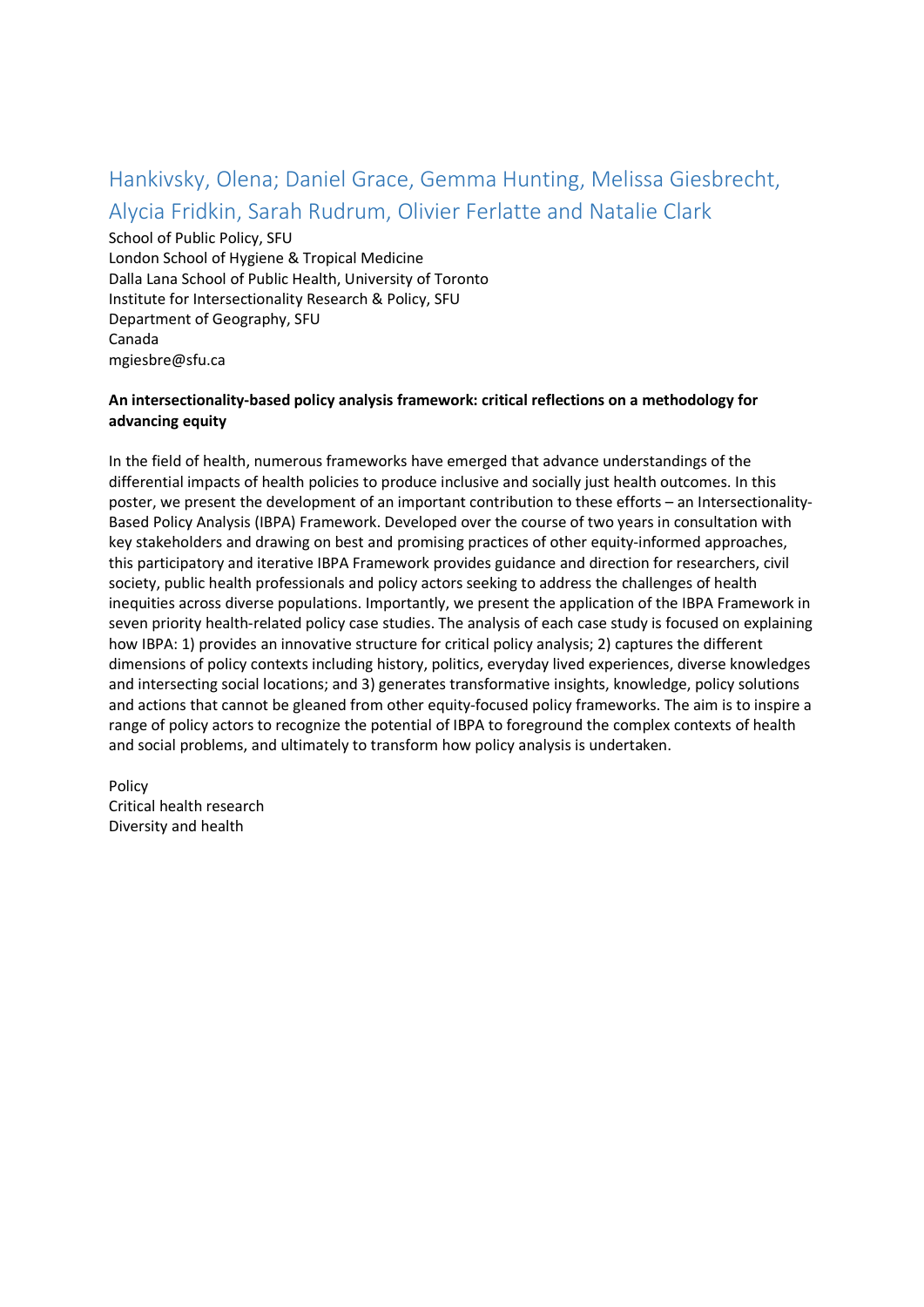### Jarolímek, Jan<sup>1, 2</sup>; Dagmar Dzúrová<sup>1</sup>, Jana Spilková<sup>1</sup>

<sup>1</sup>Charles University in Prague, Faculty of Science, Department of Social Geography and Regional Development, Albertov 6, 128 00 Prague, Czechia

2 Public Health Authority of the Central Bohemia Region, Dittrichova 17, 120 00 Prague, Czechia Czechia

jan.jarolimek@natur.cuni.cz

### **Perception of health risk behaviors and neighborhood environment among teenagers in Czechia**

In Czechia, and other post-communist countries of Central and Eastern Europe, risk behaviors are a substantial problem among young people. The objectives of this poster are to estimate the relationship between the built environment perception and health risk behaviors of teenagers in Czechia. A questionnaire survey was conducted as an on-line survey among 35 selected elementary schools throughout Czechia (1082 usable elementary students).

Environmental factors such as family, peer group, school, and home characteristics contributed to adolescents' health risk behaviors. The results show that family composition and relation with mother were confirmed as significant variables associated with risk behaviors. In the main wave of the survey, questionnaire included questions on the risk behavior of teenagers, family relations, relation with peers etc., the part related to the built environment perception was enriched by photographies of particular housing types of neighborhoods. The responses thus can be analyzed according to categories of neighborhood types, which in this case are expected to contribute to the social inequalities. This study highlights the importance of focusing on perception on quality of environment for adolescent health. We hope that the present study findings will stimulate future research that characterizes health risk behaviors and considers its importance with regard to subsequent problem behavior.

Risk behavior Built environment Perception Czechia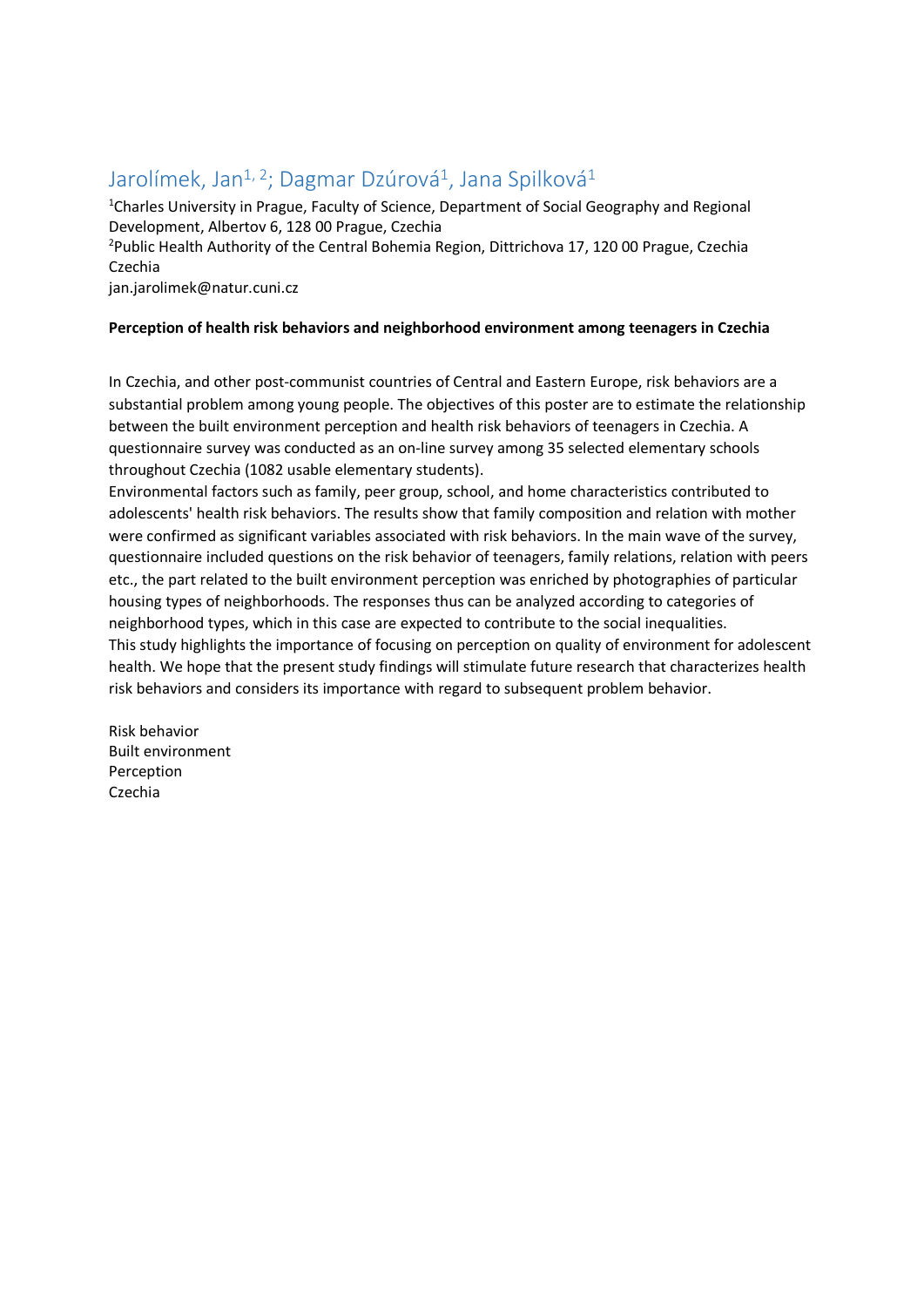### Jarolímek, Jan<sup>1, 2</sup>; Pavel Urban<sup>3</sup>

<sup>1</sup>Charles University in Prague, Faculty of Science, Department of Social Geography and Regional Development, Albertov 6, 128 00 Prague, Czechia

2 Public Health Authority of Central Bohemia Region, Dittrichova 17, 120 00 Prague, Czechia <sup>3</sup>National Institute of Public Health in Prague, Department of Industrial Hygiene and Occupational Health, Šrobárova 48, 100 42 Prague, Czechia

jan.jarolimek@natur.cuni.cz

#### **Twenty year development of occupational diseases in Czechia: medical and geographical aspects**

The analysis of occupational diseases (OD) in Czechia from the viewpoints of occupational medicine and medical geography or, more precisely, health geography is presented. It uses a dataset of 32,646 OD cases recognised 1994-2013.

The study analysed OD according to their spatial distribution, occurrence in different branches of economic activities and employees´ gender. The incidence of OD showed an overall decreasing trend. This is related to the transformation of the national economy during studied period, increased responsibility of employers for safe working conditions, but also to concealment of health problems by employees for fear of losing jobs. An important exception to the decreasing trend is the automotive industry, where the incidence of OD has been rising.

*Further, we studied* the relation between unemployment and OD incidence in different regions of Czechia. The situation is described in more details for three regions, wherein a significant inverse association was shown between the rate of unemployment and OD incidence. The theory of marginal utility can explain this observation. To certain degree of health problems, employees prefer employment stability, especially if the unemployment is on rise in their region. By contrast, when losing job, they often try to claim benefits of OD.

Occupational diseases Medical Geography Ecological correlation study Unemployment Risk Factor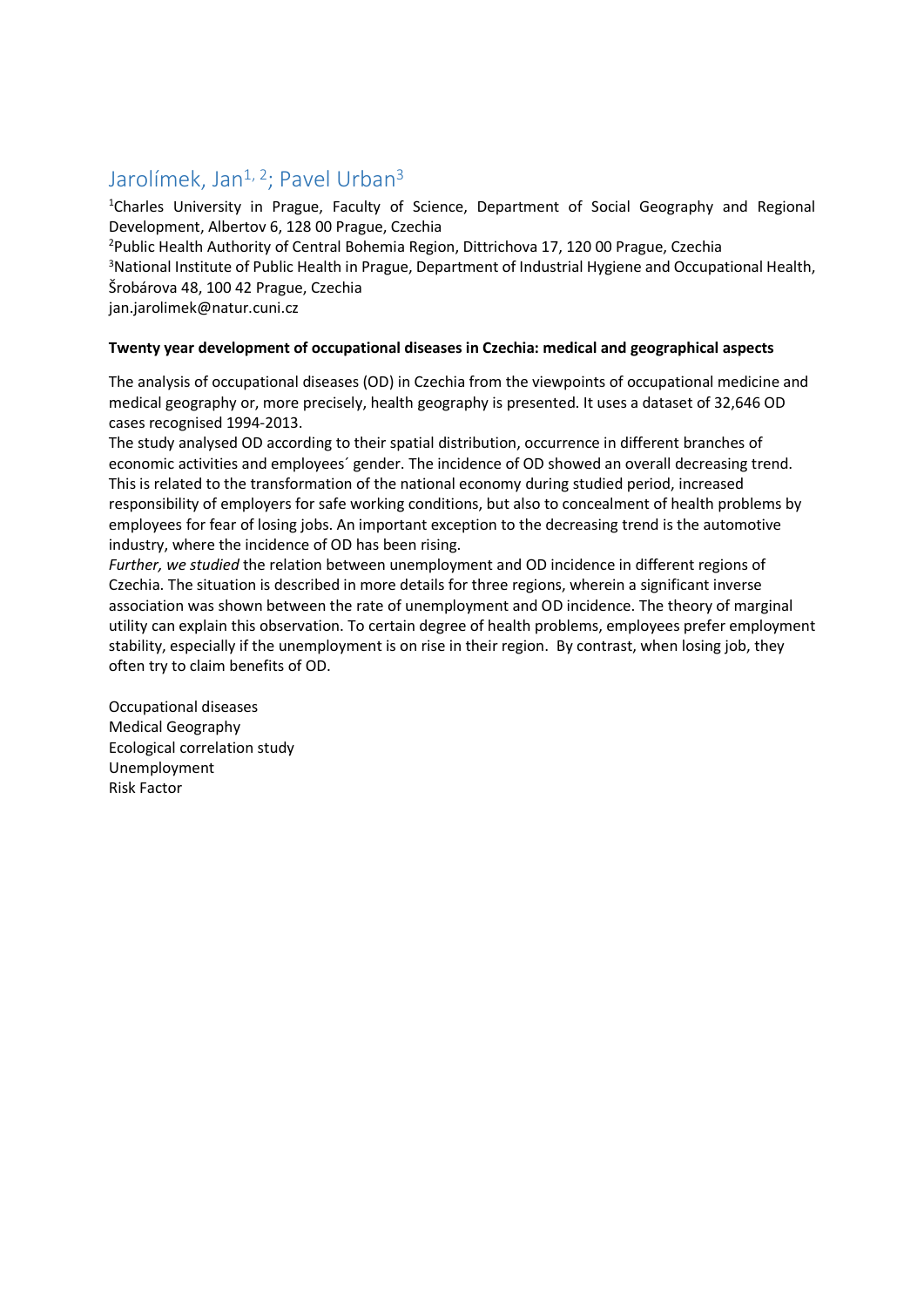# Lee, M; B. Barratt, P.C. Lai, T .Thach, C. Choi, A. Tsui, P. Wong, J. Cheng,

### M. Brauer

Occupational and Environmental Hygiene at the University of British Columbia Canada martha.lee@alumni.ubc.ca

### **Modelling the spatial variability of air pollution in Hong Kong**

Exposure to air pollution is linked to numerous adverse health effects. Knowledge of population exposure facilitates understanding of the potential health burden and provides a direction for management. As part of the development of a dynamic 3-dimensional air pollution exposure model, a two dimensional land use regression model of nitrogen dioxide (NO2), a marker of combustion related air pollution, concentrations in Hong Kong was built. The model allows pollutant concentrations in unmeasured locations to be estimated and provides insight into the relationship between concentration variability and geospatial features.

In total, 43 2-week Ogawa passive samples were collected during a spatial sampling campaign in May 2014. At these measurement sites, predictor variables were extracted from geospatial layers and offered to a multiple linear regression model. Possible predictors included land use, aspect ratio (of street canyons), elevation, distance to specific features (e.g. port, shipping lanes) and population, traffic, intersection, and building density

There was substantial variability in NO2 concentrations (M = 58.35 ppb, 95% SD = 24.73 ppb). A preliminary model (including the variables distance from port, the proportion of residential land use within a 1250 m circular buffer, the proportion of mixed land use within a 1500 m circular buffer and elevation) explained 32% of the variation in temporally adjusted 2-week average NO2 concentrations. Further work will include additional geospatial variables, a larger set of measurements and a second spatial sampling campaign to develop a more robust model to estimate long-term average concentrations.

Pollution Environment and health Spatial analysis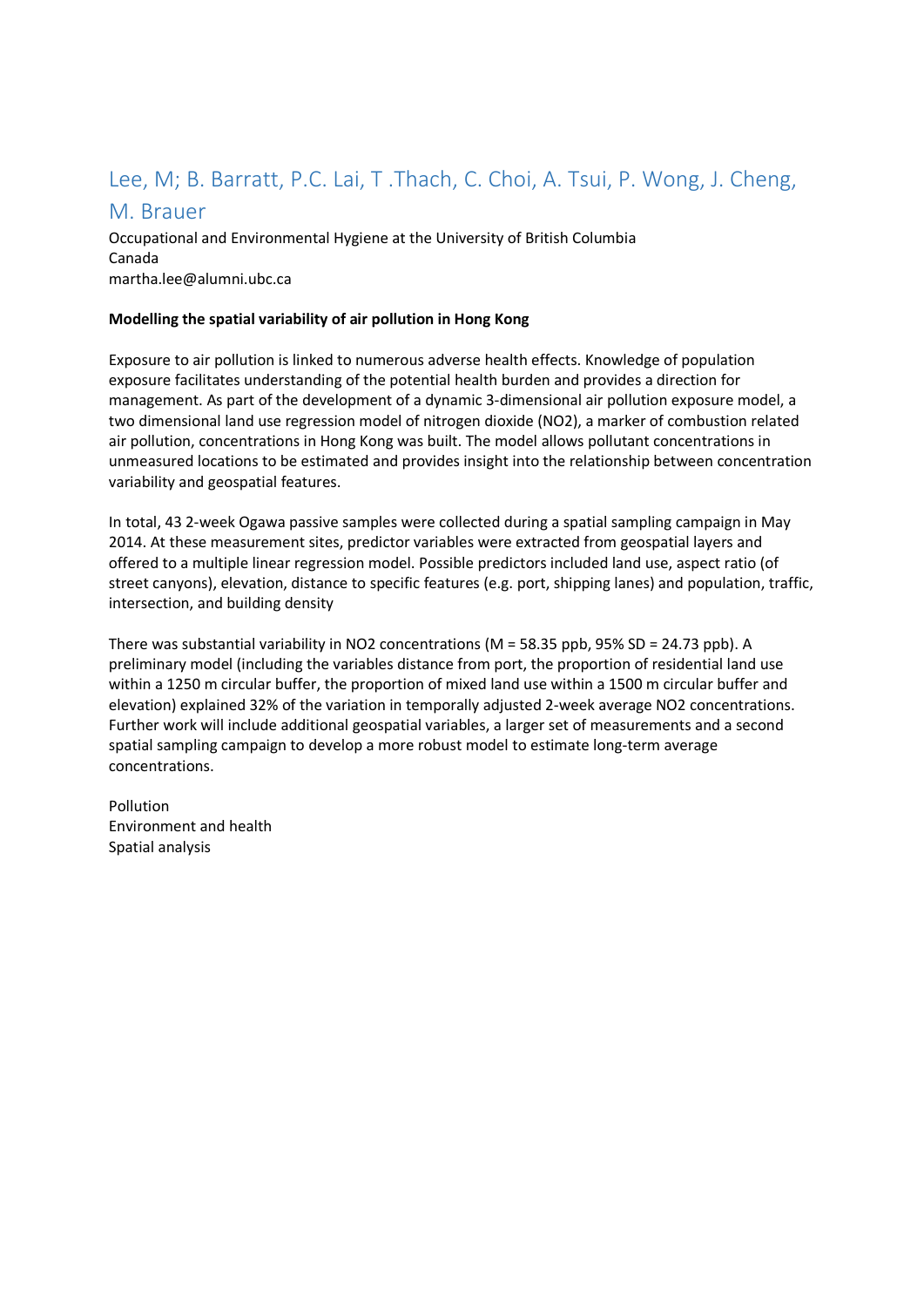# Patterson, Kaitlin<sup>1</sup>; Lea Berrang-Ford<sup>1,2</sup>, Shuaib Lwasa<sup>2,3</sup>, Didacus Namanya<sup>2,4</sup>, Fortunate Twebaze<sup>3</sup>, Sierra Clark<sup>1</sup>, IHACC research team, Sherilee L. Harper<sup>2,5</sup>

1 Dept of Geography, McGill University <sup>2</sup>Indigenous Health Adaptation to Climate Change Research Group, McGill University 3 Dept of Geography, Makerere 4 University Ministry of Health, Uganda 5 Dept of Population Medicine, University of Guelph Canada kaitlin.patterson@mail.mcgill.ca

### **"Because Eating Is Life": A Qualitative Approach to Analying Food Security and Malnutrition In The Batwa Pygmies Of Southwestern Uganda**

Indigenous peoples and populations that rely on subsistence agriculture are expected to be negatively impacted be climate change. Africa is projected to experience increased temperature, extreme drought, and unpredictable precipitation; Sub-Saharan Africa was identified as one of the world's most vulnerable regions for food security. The Batwa Pygmies, a rural Indigenous peoples living in southwestern Uganda are particularly vulnerable to the health impacts of climate variation due to persistent health inequality compared to their non-Indigenous neighbors (Bakiga), high levels of poverty, and subsistence-based livelihoods. This paper uses qualitative methods to investigate the perceptions and experiences of food security and malnutrition in the Batwa pygmy population of Kanungu district in south western Uganda. Focus groups and mental mapping were employed in 7 Batwa settlements and 15 key informant interviews were conducted with local experts including health workers, district and national government officials, NGOs and local researchers. Participants self-identified as food insecure and stated that households were homogenously poor and vulnerable. Community walks and mental mapping highlighted strategies to enhance food security that different communities employed and key informant interviews supported the level of inequality that Batwa faced compared to their non-Indigenous counterparts. The results of this paper offer self-identified and appropriate strategies and intervention points to reduce community and household vulnerability and enhance their resilience to future climate stressors.

Aboriginal/Indigenous Health Vulnerable Populations Methods - Qualitative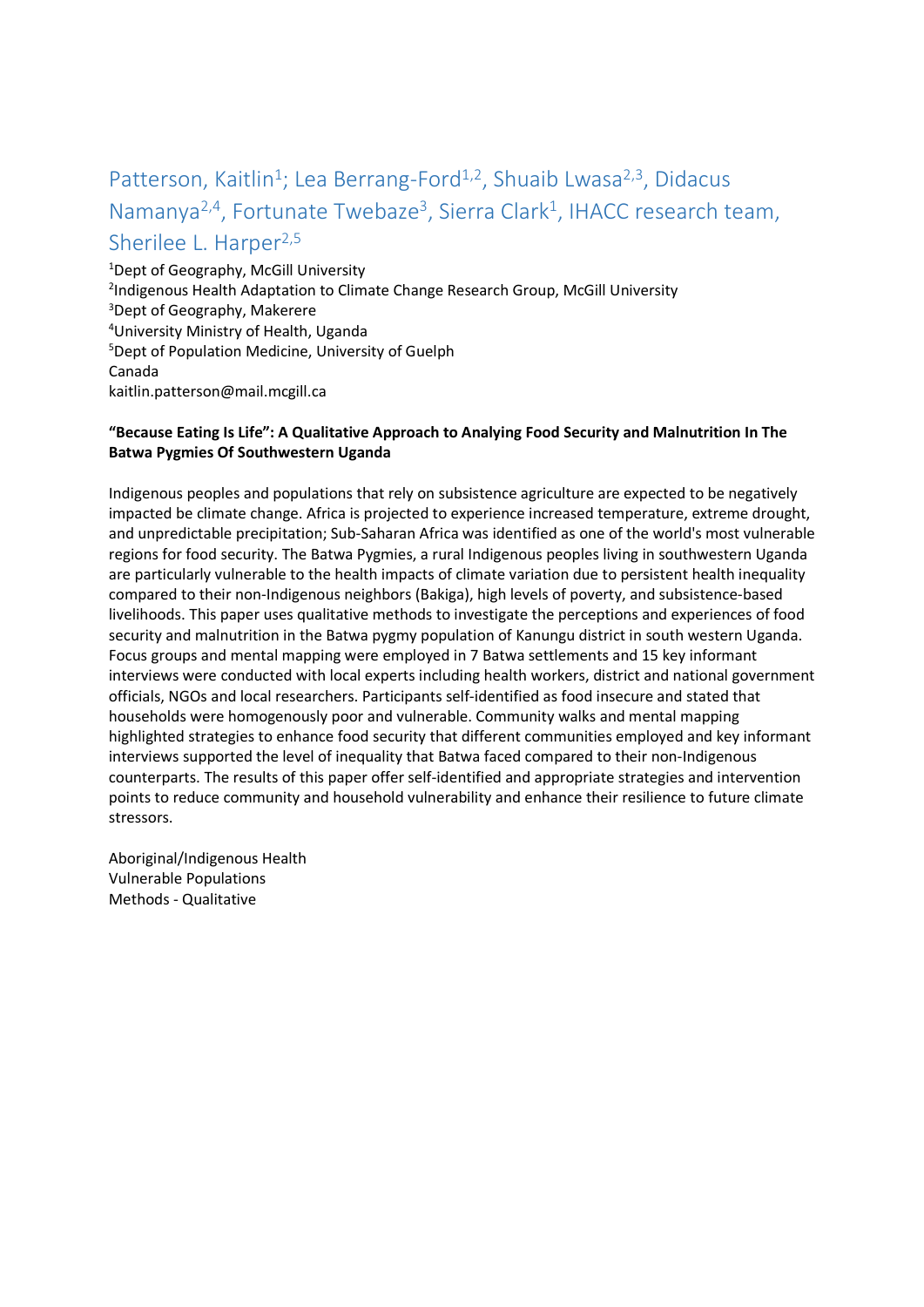### Rummo, Pasquale E.<sup>1,2</sup>; Jana A. Hirsch<sup>1,2,3</sup>, Penny Gordon-Larsen<sup>1,2</sup>

<sup>1</sup>Department of Nutrition, University of North Carolina at Chapel Hill <sup>2</sup> Carolina Population Center

<sup>3</sup> Centre for Hip Health and Mobility, University of British Columbia USA

prummo@live.unc.edu; hirsch.jana@gmail.com; pglarsen@unc.edu

### **In which neighborhoods are older adult populations expanding?: Sociodemographic and built environment characteristics across neighborhood trajectories of older adult populations in four U.S. cities over 25 Years**

### Objectives:

As North American populations age, understanding neighborhood-level changes that support aging in place becomes increasingly important. Thus, we sought to examine the social and physical characteristics of neighborhoods experiencing different trajectories of older adult populations. Methods:

We used 25 years (1985-2010) of longitudinal data from 4 U.S. cities (n=396 neighborhoods): Birmingham, AL; Chicago, IL; Minneapolis, MN; Oakland, CA. Using a finite mixture model procedure, we identified 3 distinct trajectories: neighborhoods with a stable, decreasing, or increasing older adult population (≥65 years), and compared the mean baseline and mean change in characteristics of these subgroups.

### Results:

Compared to neighborhoods with a stable proportion of older adults, neighborhoods with increasing older adult populations had more stable housing prices and housing debt over time, while having lower population density and intersection density at baseline and becoming less densely populated over time. Neighborhoods with an increasing proportion of older adults were also characterized by higher baseline income and education levels, but greater change in income and education, than neighborhoods with stable older adult populations. We observed no statistically significant differences in racial composition, park area, availability of food and physical activity destinations, or proximity to employment subcenters across trajectories.

#### Conclusions:

While neighborhoods experiencing 25-year increases in older adult populations had more stable housing markets over time, we found that these areas were less dense with lower street connectivity, potentially suggesting lower walkability than other neighborhoods. These findings have important implications when planning supportive, livable environments for older adults.

Neighbourhood Aging Environment and health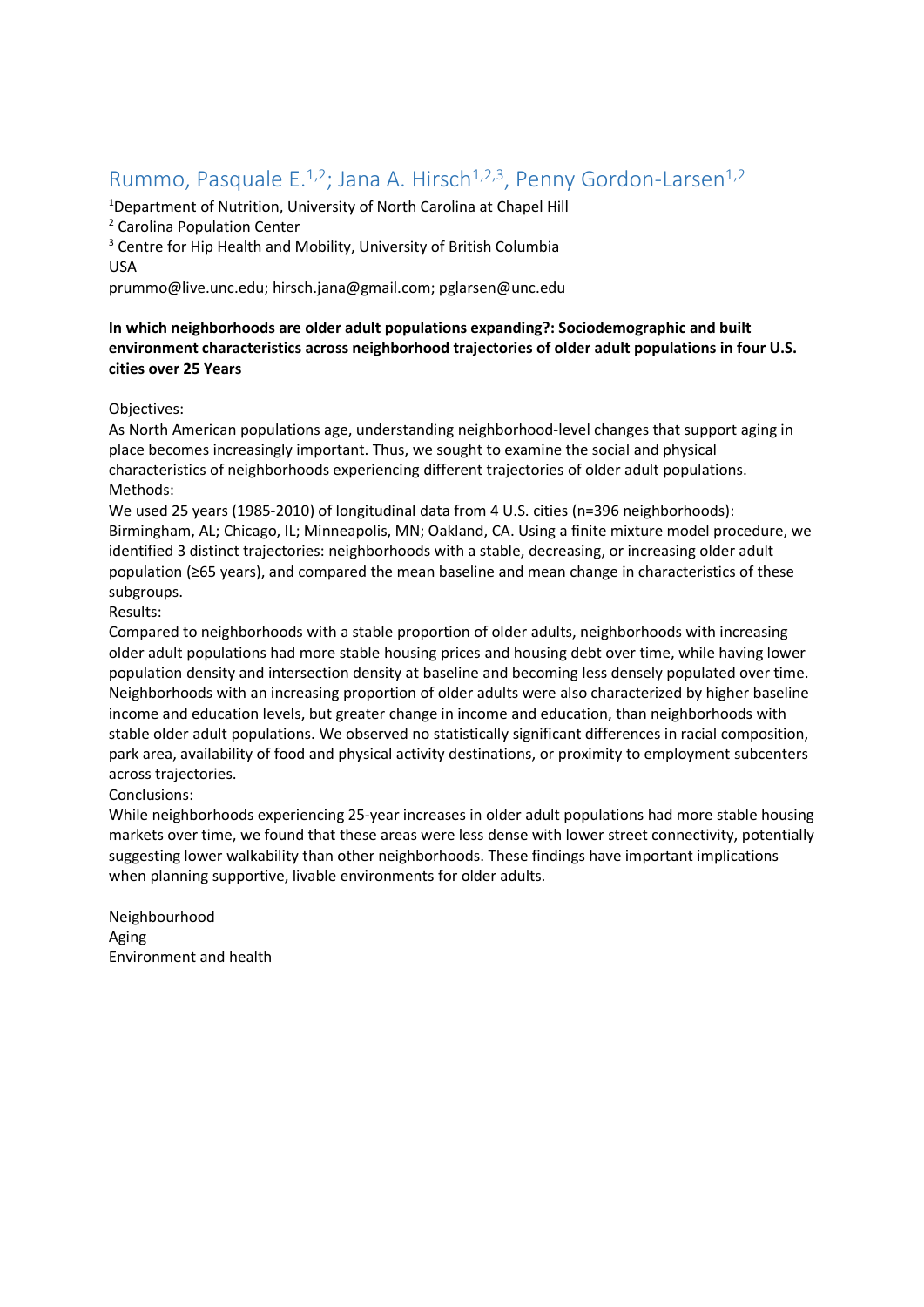# Schærström, Anders<sup>1</sup>; Stig H. Jørgensen<sup>2</sup>, Thomas Kistemann<sup>3</sup>, Åke

### Sivertun4

1 (Freelance) Stockholm University, Dep. of Geography <sup>2</sup>Norwegian University of Science and Technology (NTNU) Dept. of Geography 3 Bonn University, Institute for Hygiene and Public Health, 4 National Defence College, Research and Education <sup>1</sup>Sweden, <sup>2</sup>Norway, <sup>3</sup>Germany, <sup>4</sup>Sweden anders.schaerstrom@telia.com; stig.h.jorgensen@svt.ntnu.no; boxman@ukb.uni-bonn.de; Ake Sivertun

### **Geography and Health – A Nordic Outlook**

This book (Published 2014) is the first major collection of issues in health-related geography based on Nordic perspectives and presented in a comprehensive form to international readers. The Nordic region displays a high degree of similarity in its general social structures and trends, but it also presents a challenging diversity of physical features and recent social change. In 26 chapters, this selection attempts to present a comprehensive, but not exhaustive, picture of geographical thinking of health. In addition, it attempts to picture a scholarly process, which has inspired and generated the current diversity of geographical approaches to health issues in Nordic contexts. Thus, the chapters span a wide array of issues and approaches from spatial epidemiology to personal geographies and designing salutogenic everyday environments. The chapters represent studies based on in-depth interviews as well as mathematical analyses of large data sets, using historical archives and Geographical Information Systems. They exemplify what can be achieved with good access to data, for which the Nordic region has a reputation. Special attention is paid to processes in time and space. The book was produced as an effort to display to colleagues internationally, as well as at home, what geographical thinking may contribute to understanding the contexts of health and ill health. Their intention is to stimulate curiosity and promote contacts. Sharing these examples, they hope to inspire new generations of students in geography – and other disciplines – to explore the geographical circumstances of health.

Nordic Health geography Methodology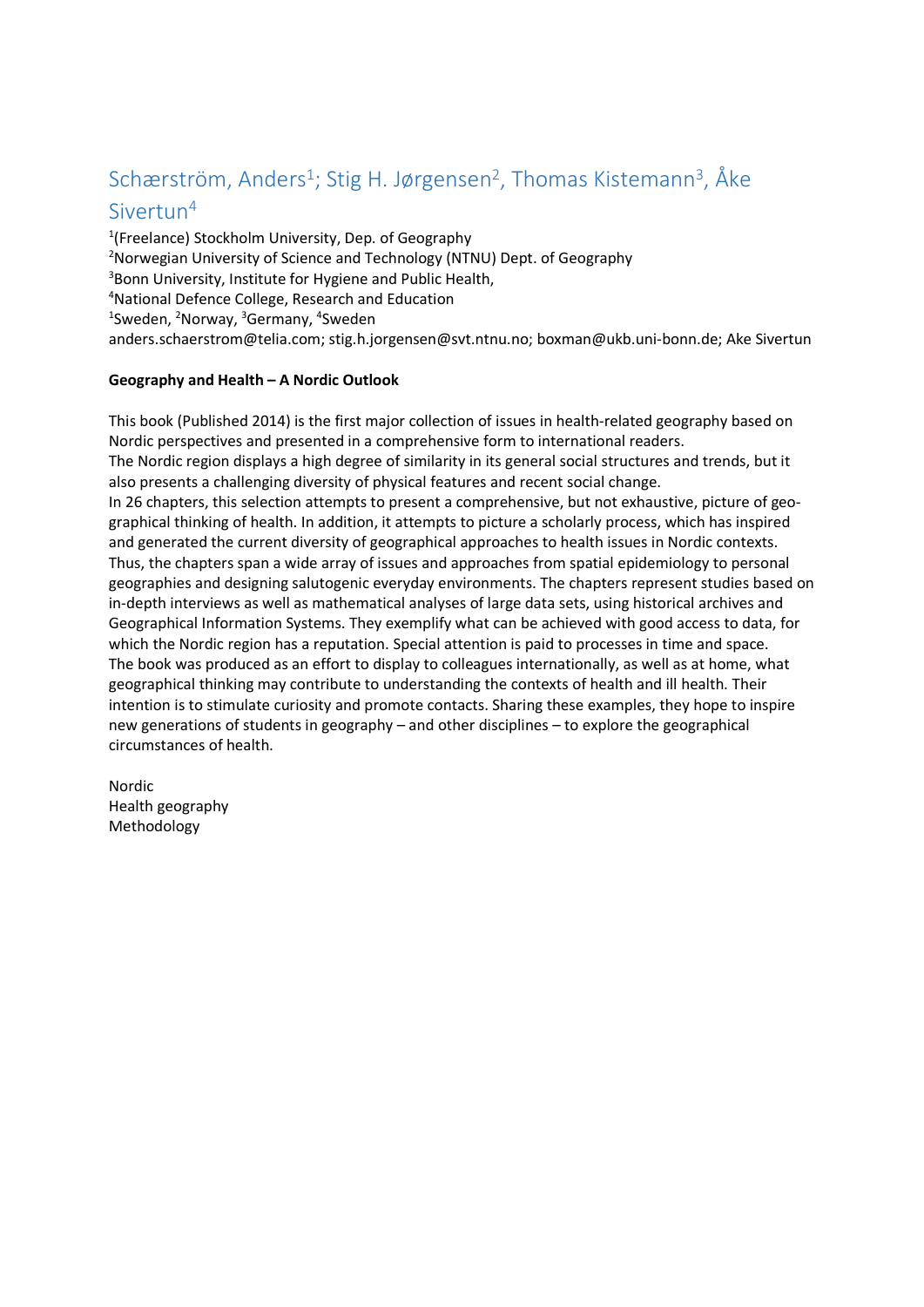### Windhorst, Eric; Allison Williams

School of Geography & Earth Sciences, McMaster University Canada awill@mcmaster.ca

#### **A Natural Rhythm: On Post-Secondary Students, Stress, and Nature Affiliation**

Abstract: Given the mental health challenges that many college and university students are facing (American College Health Association 2014), and the relative lack of literature exploring the complex connection between mental health and natural places among post-secondary students, there remains a need to study further the nature-mental health dynamic in this population. The results of this exploratory photovoice study provide a rich description of natural places that twelve fairly nature connected university students consider beneficial to their mental health, and why. Findings illustrate that participants prefer natural environments that are familiar, contain a wide variety of natural elements (especially mature trees, and some form of water), and are separated from the context and various attentional demands of everyday campus life (distanced from the built and social campus environment). While in their chosen natural places, participants reported that they were able to relax deeply and reflect meaningfully on themselves and their lives. Overall, study findings demonstrate the importance of acknowledging social and symbolic factors when assessing the potential mental health benefits of natural places for different groups and individuals.